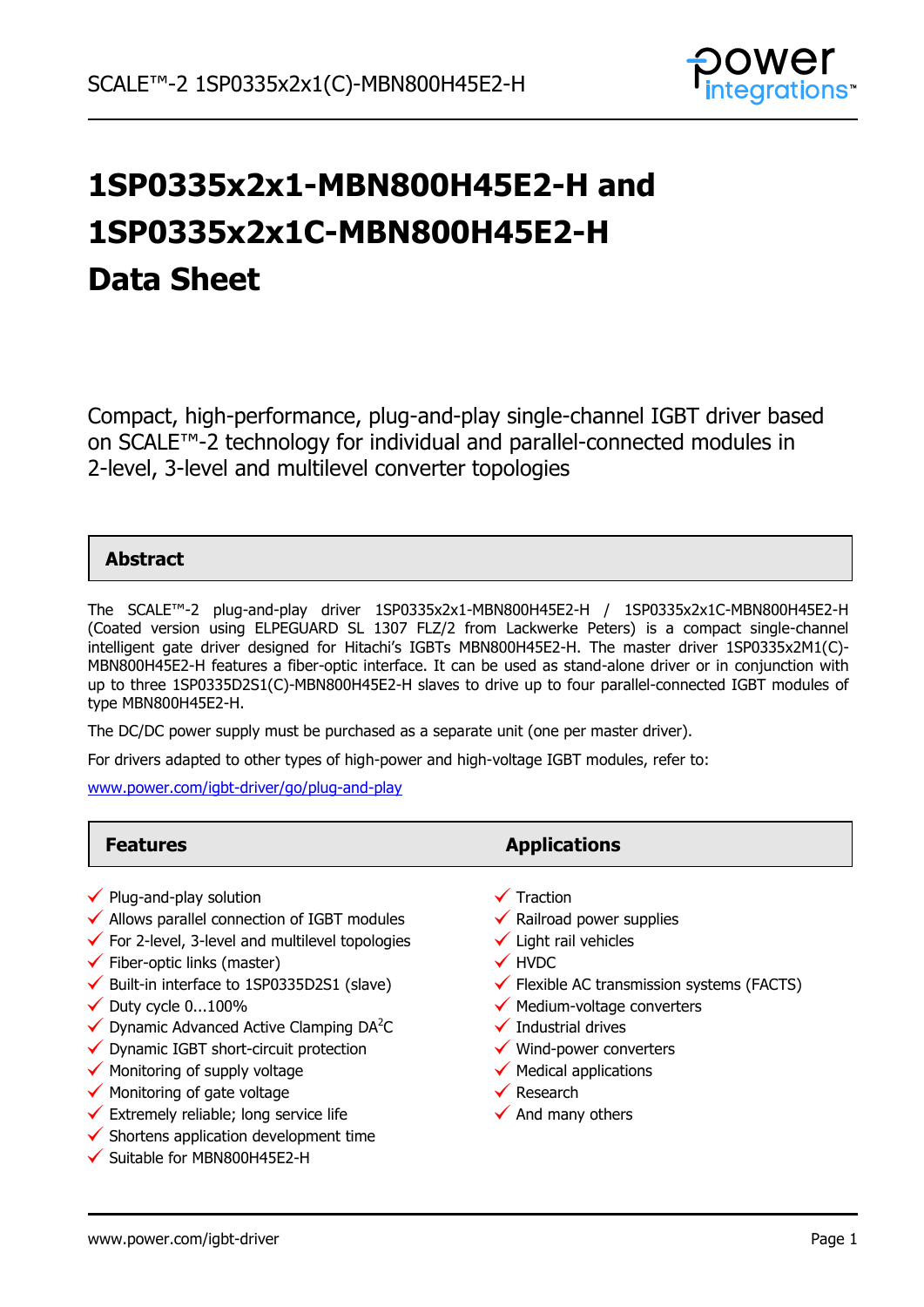

### **Safety Notice!**

The data contained in this data sheet is intended exclusively for technically trained staff. Handling all highvoltage equipment involves risk to life. Strict compliance with the respective safety regulations is mandatory!

Any handling of electronic devices is subject to the general specifications for protecting electrostatic-sensitive devices according to international standard IEC 60747-1, Chapter IX or European standard EN 100015 (i.e. the workplace, tools, etc. must comply with these standards). Otherwise, this product may be damaged.

### **Important Product Documentation**

This data sheet contains only product-specific data. For a detailed description, must-read application notes and common data that apply to the whole series, please refer to the "Description & Application Manual for 1SP0335 SCALE-2 IGBT Drivers" on [www.power.com/igbt-driver/go/1SP0335.](http://www.power.com/igbt-driver/go/1SP0335)

When applying SCALE-2 plug-and-play drivers, please note that these drivers are specifically adapted to a particular type of IGBT module. Therefore, the type designation of SCALE-2 plug-and-play drivers also includes the type designation of the corresponding IGBT module. These drivers are not valid for IGBT modules other than those specified. Incorrect use may result in failure.

### **Mechanical Dimensions**

Dimensions: Refer to the relevant "Description and Application Manual"

Mounting principle: Connected to IGBT module with screws

### **Fiber-Optic Interfaces (1SP0335x2M1(C))**

| <b>Interface</b>   | <b>Remarks</b>                                 | Part type #       |
|--------------------|------------------------------------------------|-------------------|
| Drive signal input | 1SP0335V, fiber-optic receiver (Notes 1, 2)    | HFBR-2522ETZ      |
| Drive signal input | 1SP0335S, fiber-optic receiver (Notes 1, 2)    | <b>HFBR-2412Z</b> |
| Status output      | 1SP0335V, fiber-optic transmitter (Notes 1, 3) | HFBR-1522ETZ      |
| Status output      | 1SP0335S, fiber-optic transmitter (Notes 1, 3) | <b>HFBR-1412Z</b> |

### **Electrical Connectors**

| <b>Interface</b>          | <b>Remarks</b>               | Part type # |
|---------------------------|------------------------------|-------------|
| Power supply connector X1 | On-board connector (Note 4)  | 214012      |
| Bus connectors X2 and X3  | On-board connectors (Note 5) | 214013      |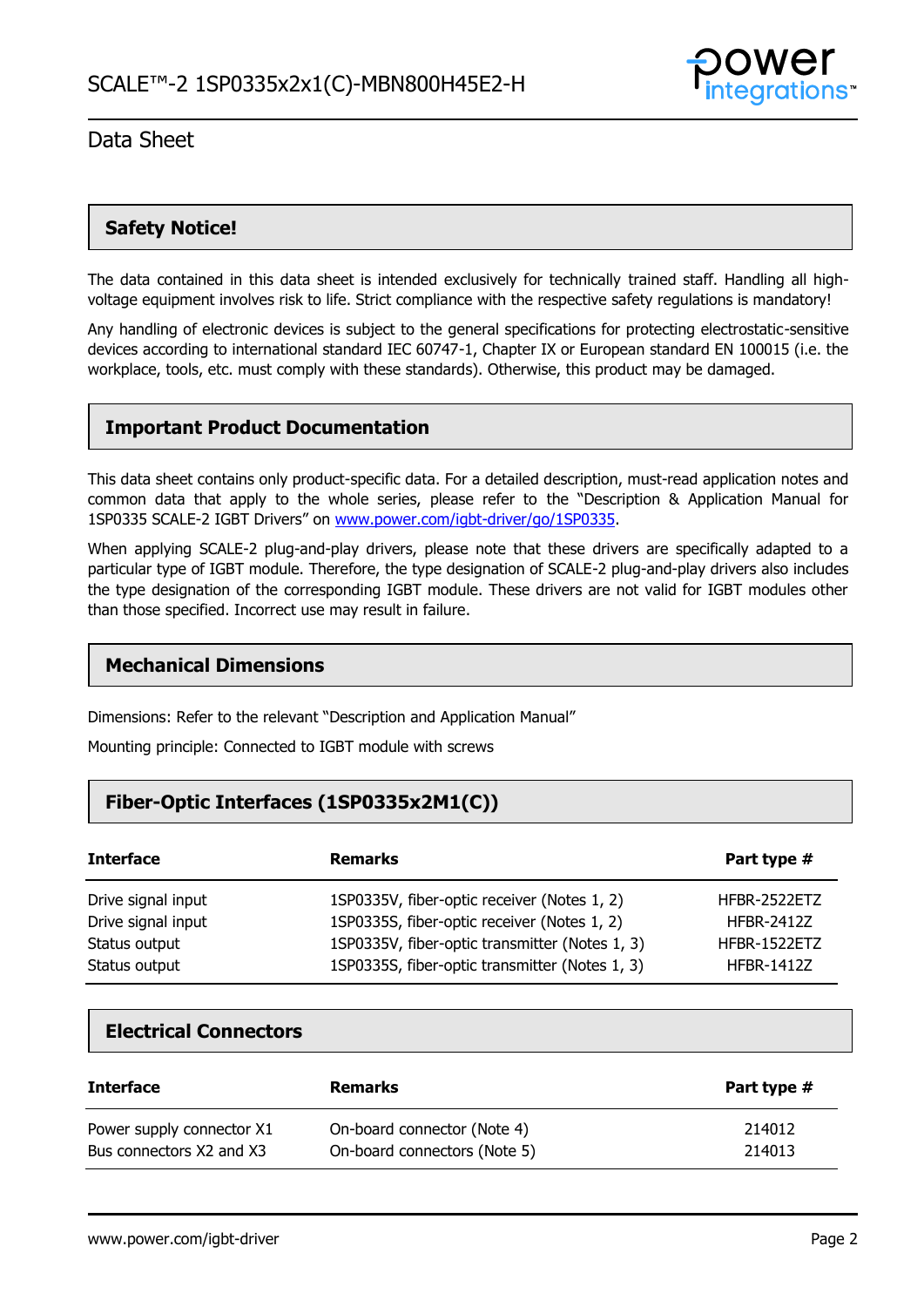

# **Absolute Maximum Ratings**

| <b>Parameter</b>                   | <b>Remarks</b>                                 | Min         |       | Max Unit          |
|------------------------------------|------------------------------------------------|-------------|-------|-------------------|
| Supply voltage $V_{DC}$            | VDC to COM                                     | $\mathbf 0$ | 30    | V                 |
| Average supply current $I_{DC}$    | 1SP0335x2M1(C) only (Note 6)                   |             | 215   | mA                |
| Average supply current $I_{DC}$    | 1SP0335x2M1(C) with three 1SP0335D2S1 (Note 6) |             | 740   | mA                |
| Gate output power                  | 1SP0335x2M1(C), Ta < 70°C (Note 7)             |             | 3.5   | W                 |
|                                    | 1SP0335x2M1(C), Ta = $85^{\circ}$ C (Note 7)   |             | 2.5   | W                 |
| Gate output power                  | 1SP0335D2S1(C), Ta < 70°C (Note 8)             |             | 3.3   | W                 |
|                                    | 1SP0335D2S1(C), Ta = $85^{\circ}$ C (Note 8)   |             | 2.3   | W                 |
| Switching frequency f              | 1SP0335x2M1(C), Ta < 70°C                      |             | 15    | <b>kHz</b>        |
|                                    | 1SP0335x2M1(C), Ta = $85^{\circ}$ C            |             | 10.5  | kHz               |
| Switching frequency f              | 1SP0335D2S1(C), Ta < 70°C                      |             | 14.1  | kHz               |
|                                    | 1SP0335D2S1(C), Ta = $85^{\circ}$ C            |             | 9.6   | <b>kHz</b>        |
| Gate peak current I <sub>out</sub> | Note 9                                         | $-35$       | $+35$ | A                 |
| DC-link voltage                    | Switching operation (Note 10)                  |             | 3000  | V                 |
|                                    | Off state (Note 11)                            |             | 3550  | V                 |
| Operating voltage                  | Collector-emitter voltage                      |             | 4500  | $V_{\text{peak}}$ |
| Max. emitter-emitter voltage       | Between parallel connected drivers (Note 12)   |             | 200   | $V_{peak}$        |
| dV/dt                              | Between parallel connected drivers (Note 13)   |             | 50    | kV/µs             |
| Max. interface current             | X2 and X3, total RMS value (Note 14)           |             | 4     | $A_{rms}$         |
|                                    | X2 and X3, total peak value (Note 14)          |             | 20    | $A_{peak}$        |
| Operating temperature              |                                                | $-40$       | 85    | °C                |
| Storage temperature                | Note 28                                        | $-40$       | 50    | °C                |
| Surface temperature                | Only 1SP0335x2x1C-MBN800H45E2-H (Note 29)      |             | 125   | °C                |

# **Recommended Operating Conditions**

| <b>Power Supply</b>     | Remarks | Min  |     | Typ Max Unit |  |
|-------------------------|---------|------|-----|--------------|--|
| Supply voltage $V_{DC}$ | To COM  | 23.5 | -25 | 26.5         |  |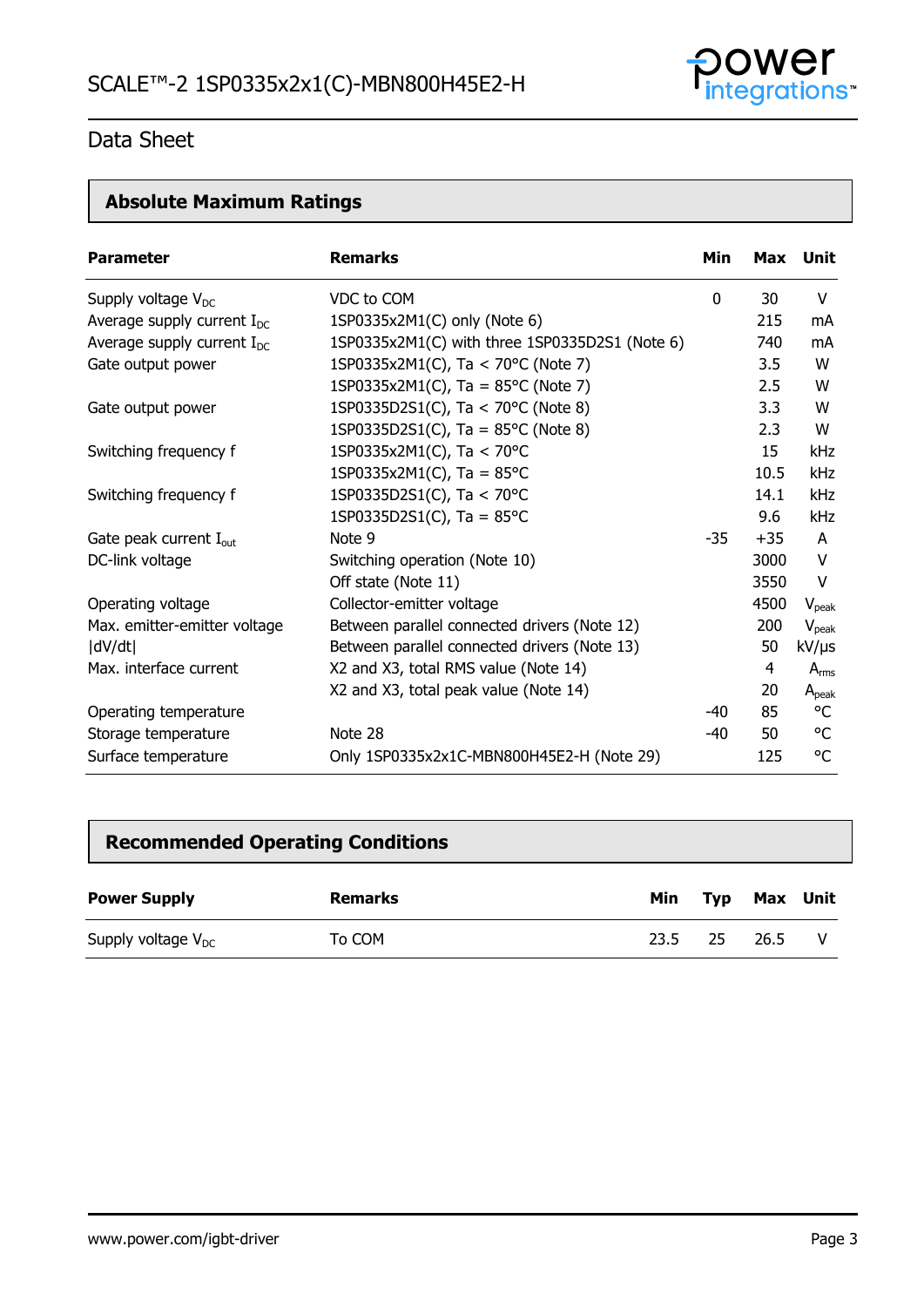

# **Electrical Characteristics**

|  | All data refer to +25°C and $V_{DC}$ = 25V unless otherwise specified |
|--|-----------------------------------------------------------------------|
|--|-----------------------------------------------------------------------|

| <b>Power Supply</b>                                | <b>Remarks</b>                                                                   | Min  | <b>Typ</b> | Max        | <b>Unit</b> |
|----------------------------------------------------|----------------------------------------------------------------------------------|------|------------|------------|-------------|
| Supply current $I_{DC}$                            | Without load, only 1SP0335x2M1(C)<br>Without load, per additional 1SP0335D2S1(C) |      | 45<br>20   |            | mA<br>mA    |
| <b>Power Supply Monitoring</b>                     | <b>Remarks</b>                                                                   | Min  | <b>Typ</b> | <b>Max</b> | Unit        |
| Supply threshold $V_{iso}$ - $V_{ee}$              | Clear fault                                                                      | 12.1 | 12.6       | 13.1       | V           |
|                                                    | Set fault (Note 15)                                                              | 11.5 | 12.0       | 12.5       | V           |
| Monitoring hysteresis                              | Set/clear fault                                                                  | 0.35 |            |            | ۷           |
| Supply threshold V <sub>ee</sub> -V <sub>COM</sub> | Clear fault                                                                      | 5    | 5.15       | 5.3        | V           |
|                                                    | Set fault (Note 15)                                                              | 4.7  | 4.85       | 5          | v           |
| Monitoring hysteresis                              | Set/clear fault                                                                  | 0.15 |            |            | V           |
| Bus to 1SP0335D2S1(C)                              | <b>Remarks</b>                                                                   | Min  | <b>Typ</b> | <b>Max</b> | <b>Unit</b> |
| Supply voltage                                     |                                                                                  |      | <b>VDC</b> |            | V           |
| Turn-off command                                   | To COM                                                                           |      | 0          |            | V           |
| Turn-on command                                    | To COM                                                                           |      | 15         |            | V           |
| <b>Gate Monitoring</b>                             | <b>Remarks</b>                                                                   | Min  | <b>Typ</b> | <b>Max</b> | <b>Unit</b> |
| Turn-on threshold V <sub>GE,on,min</sub>           | $G_{mean}$ to E, set fault (Note 16)                                             |      | 12.9       |            | V           |
| Turn-off threshold V <sub>GE, off, max</sub>       | $G_{mean}$ to E, set fault (Note 16)                                             |      | $-7.6$     |            | V           |
| Filter delay                                       | Turn-on (Note 16)                                                                |      | 28         |            | μs          |
|                                                    | Turn-off (Note 16)                                                               |      | 42         |            | μs          |
| <b>Short-circuit Protection</b>                    | <b>Remarks</b>                                                                   | Min  | <b>Typ</b> | <b>Max</b> | Unit        |
| Static Vce-monitoring threshold                    | Between auxiliary terminals (Note 17)                                            |      | 170        |            | V           |
| Response time                                      | DC-link voltage = 3000V (Note 18)                                                |      | 5.8        |            | μs          |
|                                                    | DC-link voltage = 2000V (Note 18)                                                |      | 5.8        |            | μs          |
|                                                    | DC-link voltage = 1500V (Note 18)                                                |      | 6.0        |            | μs          |
|                                                    | DC-link voltage = 1000V (Note 18)                                                |      | 7.7        |            | μs          |
| Delay to IGBT turn-off                             | After the response time (Note 19)                                                |      | 0.3        |            | μs          |
| <b>Timing Characteristics</b>                      | <b>Remarks</b>                                                                   | Min  | <b>Typ</b> | <b>Max</b> | <b>Unit</b> |
| Turn-on delay t <sub>d(on)</sub>                   | Note 20                                                                          |      | 190        |            | ns          |
| Turn-off delay t <sub>d(off)</sub>                 | Note 20                                                                          |      | 185        |            | ns          |
| Output rise time t <sub>r(out)</sub>               | G to E (Note 21)                                                                 |      | 9          |            | ns          |
| Output fall time t <sub>f(out)</sub>               | G to E (Note 21)                                                                 |      | 30         |            | ns          |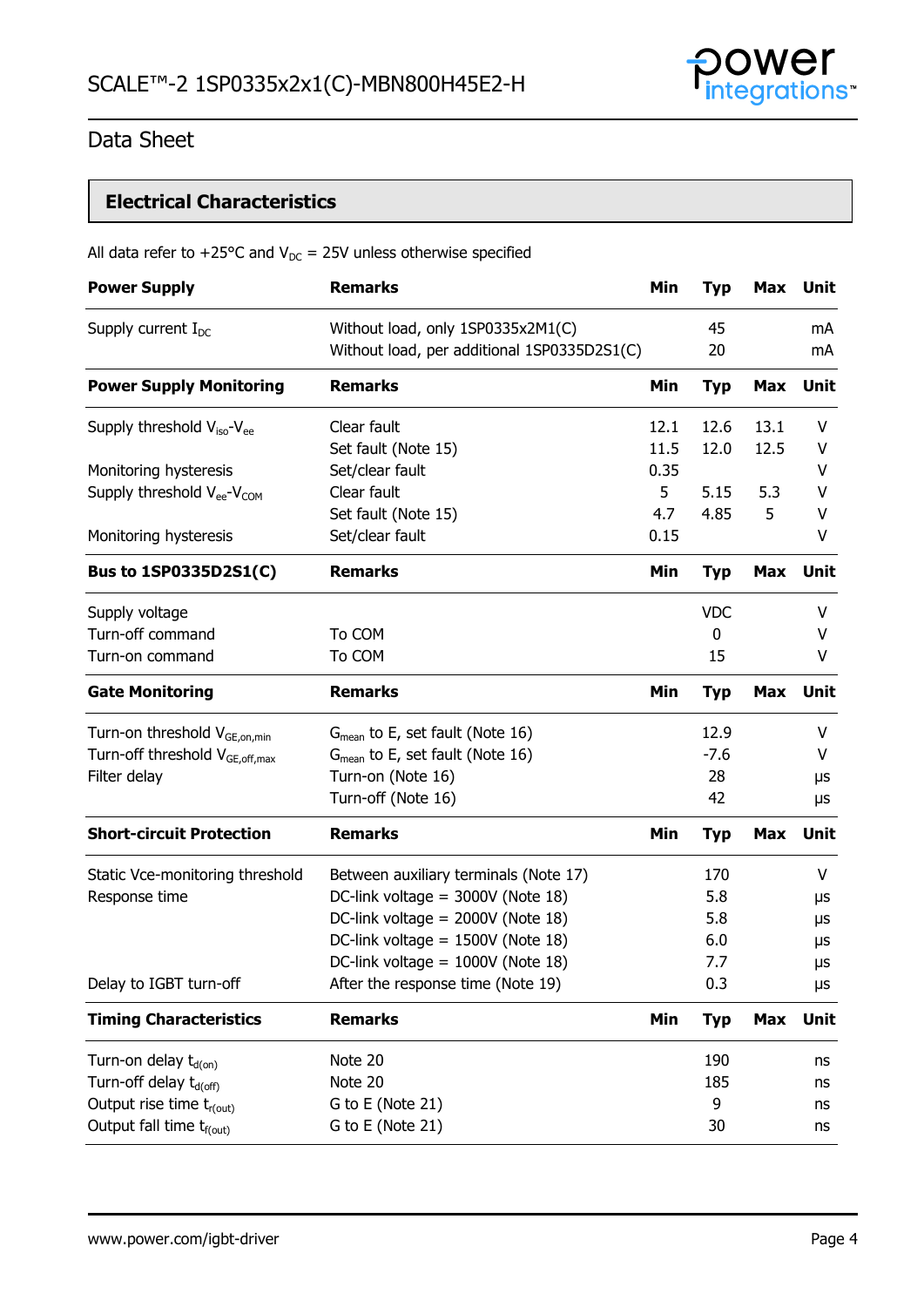

| <b>Timing Characteristics</b>              | <b>Remarks</b>                             | Min | <b>Typ</b> | Max  | Unit     |
|--------------------------------------------|--------------------------------------------|-----|------------|------|----------|
| Transmission delay of fault state          | Note 22                                    |     | 90         |      | ns       |
| Delay to clear fault state                 | After IGBT short circuit (Note 23)         |     | 9          |      | μs       |
|                                            | After gate-monitoring fault (Notes 23, 27) |     |            |      | μs       |
| Acknowledge delay time                     | Note 24                                    |     | 250        |      | ns       |
| Acknowledge pulse width                    | On host side                               | 400 | 700        | 1050 | ns       |
|                                            |                                            |     |            |      |          |
| <b>Gate Output</b>                         | <b>Remarks</b>                             | Min | <b>Typ</b> | Max  | Unit     |
| Turn-on gate resistor $R_{q(0n)}$          | Note 25                                    |     | 4.875      |      | $\Omega$ |
| Turn-off gate resistor $R_{q(\text{off})}$ | Note 25                                    |     | 6.375      |      | Ω        |
| Auxiliary gate capacitor $C_{ae}$          |                                            |     | 68         |      | nF       |
| Gate voltage at turn-on                    | Note 26                                    |     | 15         |      | v        |

### **Footnotes to the Key Data**

- 1) The transceivers required on the host controller side are not supplied with the gate driver. It is recommended to use the same types as used in the gate driver. For product information refer to [www.power.com/igbt-driver/go/fiberoptics.](http://www.power.com/igbt-driver/go/fiberoptics)
- 2) The recommended transmitter current at the host controller is 20mA. A higher current may increase jitter or delay at turn-off.
- 3) The typical transmitter current at the gate driver is 18mA. In case of supply undervoltage, the minimum transmitter current at the gate driver is 12mA: this is suitable for adequate plastic optical fibers with a length of up to 10 meters.
- 4) This refers to the manufacturer ordering number, see www.power.com/igbt-driver/go/ext erni. The customer-side connector as well as cables with different lengths can be supplied by Power Integrations. Refer to the "Description & Application Manual for 1SP0335 SCALE-2 IGBT Drivers" for more information.
- 5) This refers to the manufacturer ordering number, see [www.power.com/igbt-driver/go/ext\\_erni.](http://www.power.com/igbt-driver/go/ext_erni) These connectors are to be used to connect 1SP0335x2M1(C) (master) or 1SP0335D2S1(C) (slave) to 1SP0335D2S1(C) (slave) if parallel connection of IGBT modules is required. Cables with different lengths can be supplied by Power Integrations. Refer to the "Description & Application Manual for 1SP0335 SCALE-2 IGBT Drivers" for more information.
- 6) If the specified value is exceeded, this indicates a driver overload. It should be noted that the driver is not protected against overload.
- 7) The given power can only be fully exploited without slaves 1SP0335D2S1(C) (no parallel connection of IGBT modules). If the specified value is exceeded, this indicates a driver overload. It should be noted that the driver is not protected against overload. From 70°C to 85°C, the maximum permissible output power can be linearly interpolated from the given data.
- 8) The given power can be fully exploited with slaves 1SP0335D2S1(C) (parallel connection of IGBT modules). If the specified value is exceeded, this indicates a driver overload. It should be noted that the driver is not protected against overload. From 70°C to 85°C, the maximum permissible output power can be linearly interpolated from the given data.
- 9) The gate current is limited by the gate resistors located on the driver.
- 10) This limit is due to active clamping under switching conditions. Refer to the "Description & Application Manual for 1SP0335 SCALE-2 IGBT Drivers".
- 11) Due to the Dynamic Active Advanced Clamping Function ( $DA<sup>2</sup>C$ ) implemented on the driver, the DClink voltage can be increased in the off-state condition (e.g. after emergency shut-down). This value is only valid when the IGBTs are in the off state (not switching). The time during which the voltage can be applied should be limited to short periods (< 60 seconds). Refer to the "Description & Application Manual for 1SP0335 SCALE-2 IGBT Drivers".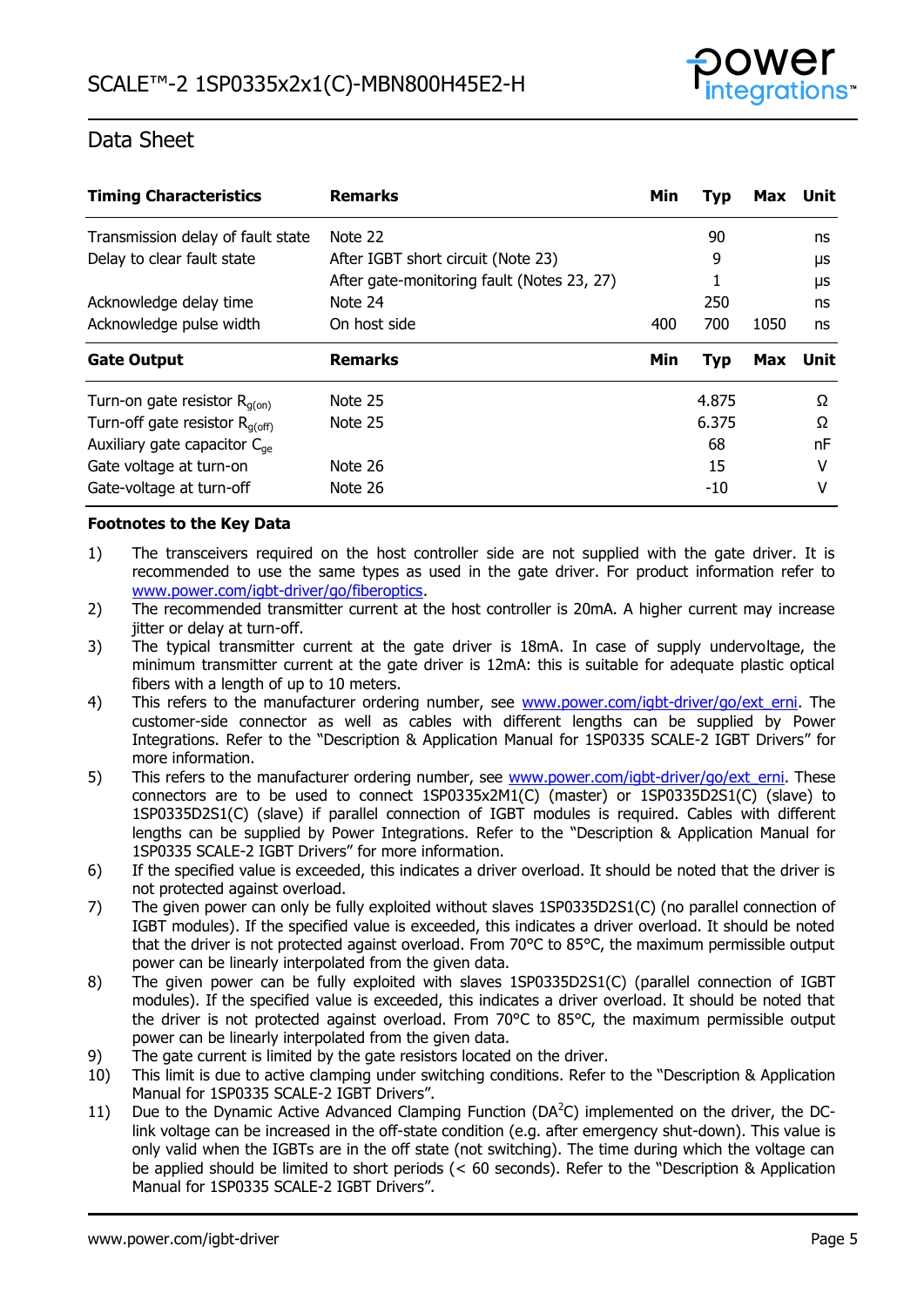

- 12) The maximum dynamic voltage between auxiliary emitters of parallel-connected drivers due to asymmetrical operation at turn-on and turn-off must be limited to the given value.
- 13) Maximum allowed rate of change of auxiliary emitter voltage of parallel connected drivers.
- 14) Dynamic voltages between auxiliary emitters of parallel connected drivers at turn-on and turn-off lead to equalizing currents over the X2 or X3 bus. The peak and RMS values of the resulting current must be limited to the given value.
- 15) Undervoltage monitoring of the secondary-side supply voltage (Viso to Vee and Vee to COM which correspond with the approximate turn-on and turn-off gate-emitter voltages). If the corresponding voltage drops below this limit on 1SP0335x2M1(C) (masters), all paralleled IGBTs (master and slaves) are switched off and a fault is transmitted to the status output. If the corresponding voltage drops below this limit on 1SP0335D2S1(C) (slaves), the corresponding IGBT is switched off. If the IGBT was turned on, a fault will be generated by the gate-monitoring function on the master which will turn off all paralleled IGBT after the corresponding delay.
- 16) The mean value  $V_{GE,mean}$  of all gate voltages (master and all slaves) is filtered and compared to the given values at turn-on and turn-off. If the specified values are exceeded ( $V_{GE,mean} < V_{GE,on,min}$  at turn-on resp.  $V_{GE,mean} > V_{GE,off,max}$  at turn-off) after the given filter delay, the driver turns off all parallelconnected IGBTs and a fault is transmitted to the status output.
- 17) A dynamic Vce protection is implemented on the driver. The maximum allowed Vce voltage at turn-on is dynamically adjusted in order to better fit to the IGBT characteristics at turn-on. At the end of the turn-on process the given static value applies.
- 18) The resulting pulse width of the direct output of the gate drive unit for short-circuit type I (excluding the delay of the gate resistors) is the sum of the response time plus the delay to IGBT turn-off.
- 19) The turn-off event of the IGBT is delayed by the specified time after the response time.
- 20) Including the delay of the external fiber-optic links (cable length: 1m). Measured from the transition of the turn-on or turn-off command at the optical transmitter on the host controller side to the direct output of the gate drive unit (excluding the delay of the gate resistors).
- 21) Output rise and fall times are measured between 10% and 90% of the nominal output swing. The values are given for the driver side of the gate resistors with  $2Ω/1uF$  load. The time constant of the output load in conjunction with the present gate resistors leads to an additional delay at their load side.
- 22) Delay of external fiber-optic links. Measured from the driver secondary side (ASIC output) to the optical receiver on the host controller (cable length: 1m).
- 23) Measured on the host side. The fault status on the secondary side is automatically reset after the specified time.
- 24) Including the delay of the external fiber-optic links (cable length: 1m). Measured from the transition of the turn-on or turn-off command at the optical transmitter on the host controller side to the transition of the acknowledge signal at the optical receiver on the host controller side.
- 25) The gate resistors can be leaded or surface mounted. Power Integrations reserves the right to determine which type will be used. Typically, higher quantities will be produced with SMD resistors and small quantities with leaded resistors.
- 26) The driver supply voltage VDC is split into two distinct voltages on the driver. The first one is the turnon voltage which is regulated at about 15V. The difference between VDC and the turn-on voltage is the turn-off voltage which is not regulated and mainly dependent on the driver input voltage VDC.
- 27) The fault status is set as long as the gate monitoring fault is present. The given value applies if the driver goes from the "off state" to the "on state" and the gate-emitter voltage of one or more parallel connected drivers does not turn on. If the driver goes from the "on state" to the "off state" and the gate-emitter voltage of one or more parallel connected drivers does not turn off, the fault status is applied as long as the gate monitoring fault is present.
- 28) The storage temperature inside the original package (1) or in case the coating material of coated products may touch external parts (2) must be limited to the given value. Otherwise, it is limited to 90°C.
- 29) The component surface temperature, which may strongly vary depending on the operating condition, must be limited to the given value for coated driver versions to ensure long-term reliability of the coating material.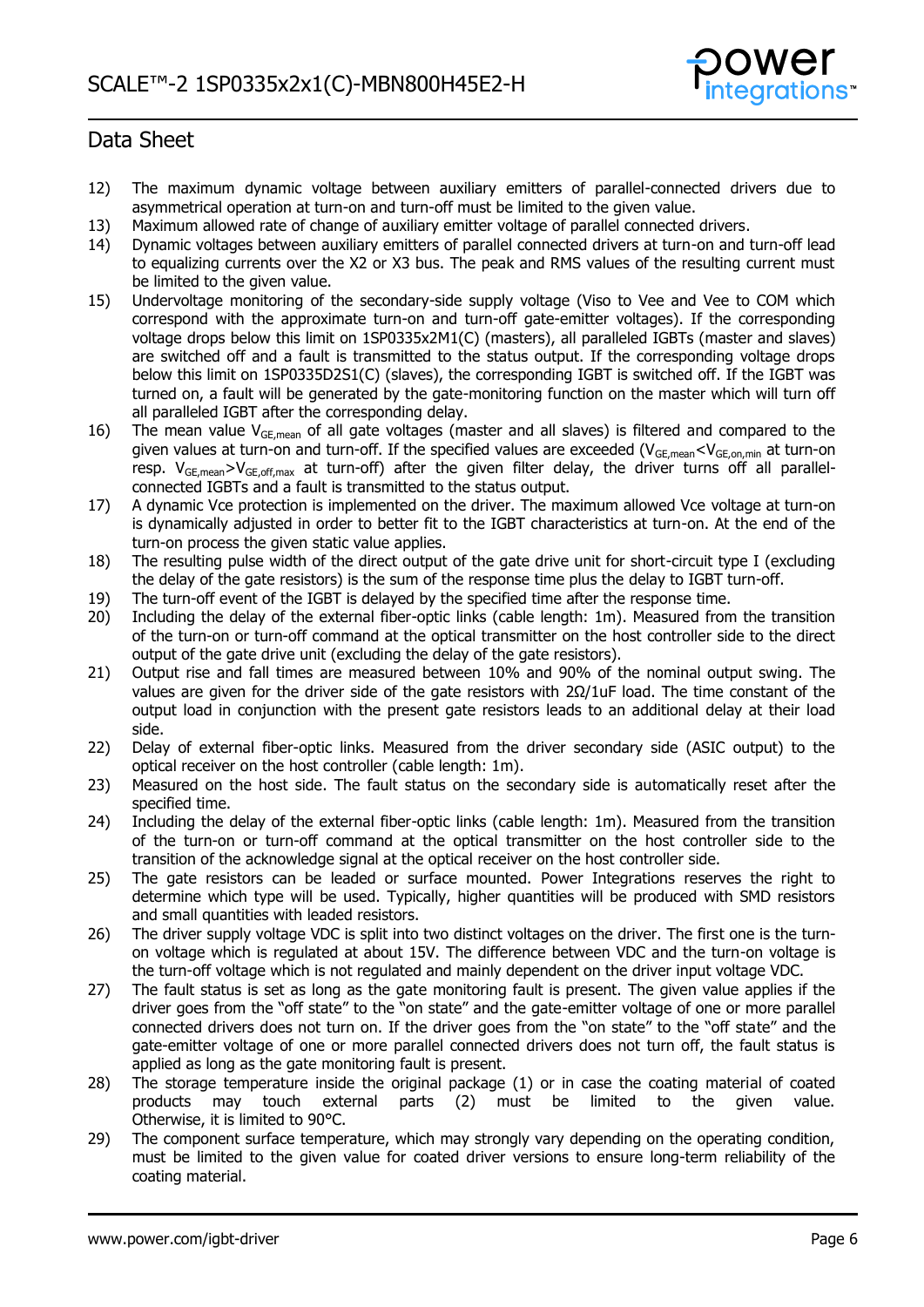

### **Legal Disclaimer**

The statements, technical information and recommendations contained herein are believed to be accurate as of the date hereof. All parameters, numbers, values and other technical data included in the technical information were calculated and determined to our best knowledge in accordance with the relevant technical norms (if any). They may base on assumptions or operational conditions that do not necessarily apply in general. We exclude any representation or warranty, express or implied, in relation to the accuracy or completeness of the statements, technical information and recommendations contained herein. No responsibility is accepted for the accuracy or sufficiency of any of the statements, technical information, recommendations or opinions communicated and any liability for any direct, indirect or consequential loss or damage suffered by any person arising therefrom is expressly disclaimed.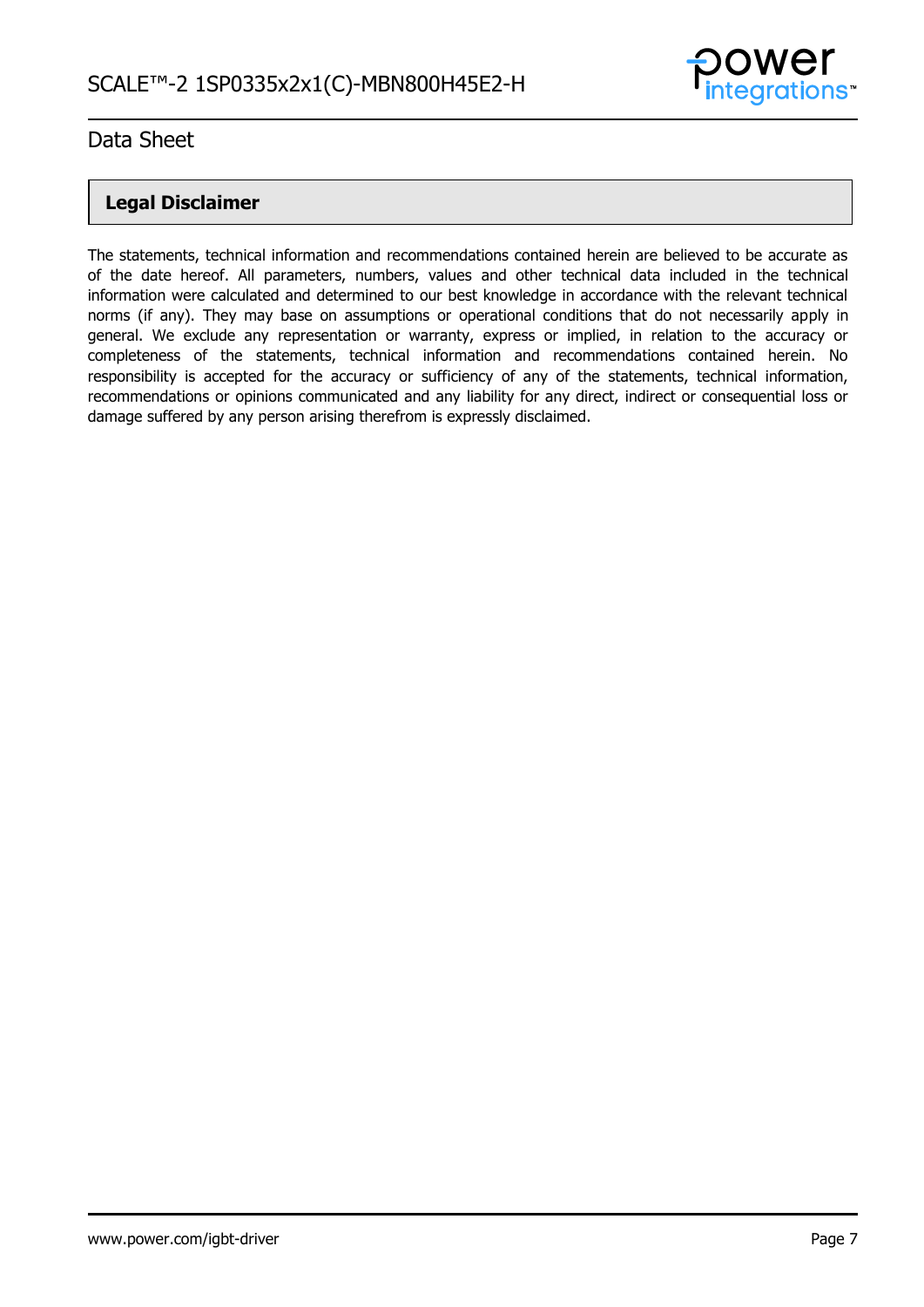

### **Ordering Information**

Our international terms and conditions of sale apply.

| <b>Interface</b>                                                                    | <b>Power Integrations Driver Type #</b>                 | <b>Related IGBT</b>            |
|-------------------------------------------------------------------------------------|---------------------------------------------------------|--------------------------------|
| Master, Fiber-Optic Interface 1)                                                    | 1SP0335V2M1-MBN800H45E2-H                               | MBN800H45E2-H                  |
| Master, Fiber-Optic Interface 1), 3)<br>Master, Fiber-Optic Interface <sup>2)</sup> | 1SP0335V2M1C-MBN800H45E2-H<br>1SP0335S2M1-MBN800H45E2-H | MBN800H45E2-H<br>MBN800H45E2-H |
| Master, Fiber-Optic Interface <sup>2), 3)</sup>                                     | 1SP0335S2M1C-MBN800H45E2-H                              | MBN800H45E2-H                  |
| Slave, Electrical Interface<br>Slave, Electrical Interface 3)                       | 1SP0335D2S1-MBN800H45E2-H<br>1SP0335D2S1C-MBN800H45E2-H | MBN800H45E2-H<br>MBN800H45E2-H |
|                                                                                     |                                                         |                                |

<sup>1)</sup> Fiber-optic interface with versatile link (HFBR-2522ETZ and HFBR-1522ETZ)

- <sup>2)</sup> Fiber-optic interface with ST (HFBR-2412Z and HFBR-1412Z) See "Description & Application Manual for 1SP0335 SCALE-2 IGBT Drivers"
- <sup>3)</sup> Conformal coated version

Product home page: [www.power.com/igbt-driver/go/1SP0335](http://www.power.com/igbt-driver/go/1SP0335) 

Refer to [www.power.com/igbt-driver/go/nomenclature](http://www.power.com/igbt-driver/go/nomenclature) for information on driver nomenclature

### **Information about Other Products**

### **For other drivers, evaluation systems, product documentation and application support**

Please click onto: [www.power.com/igbt-driver](http://www.power.com/igbt-driver)